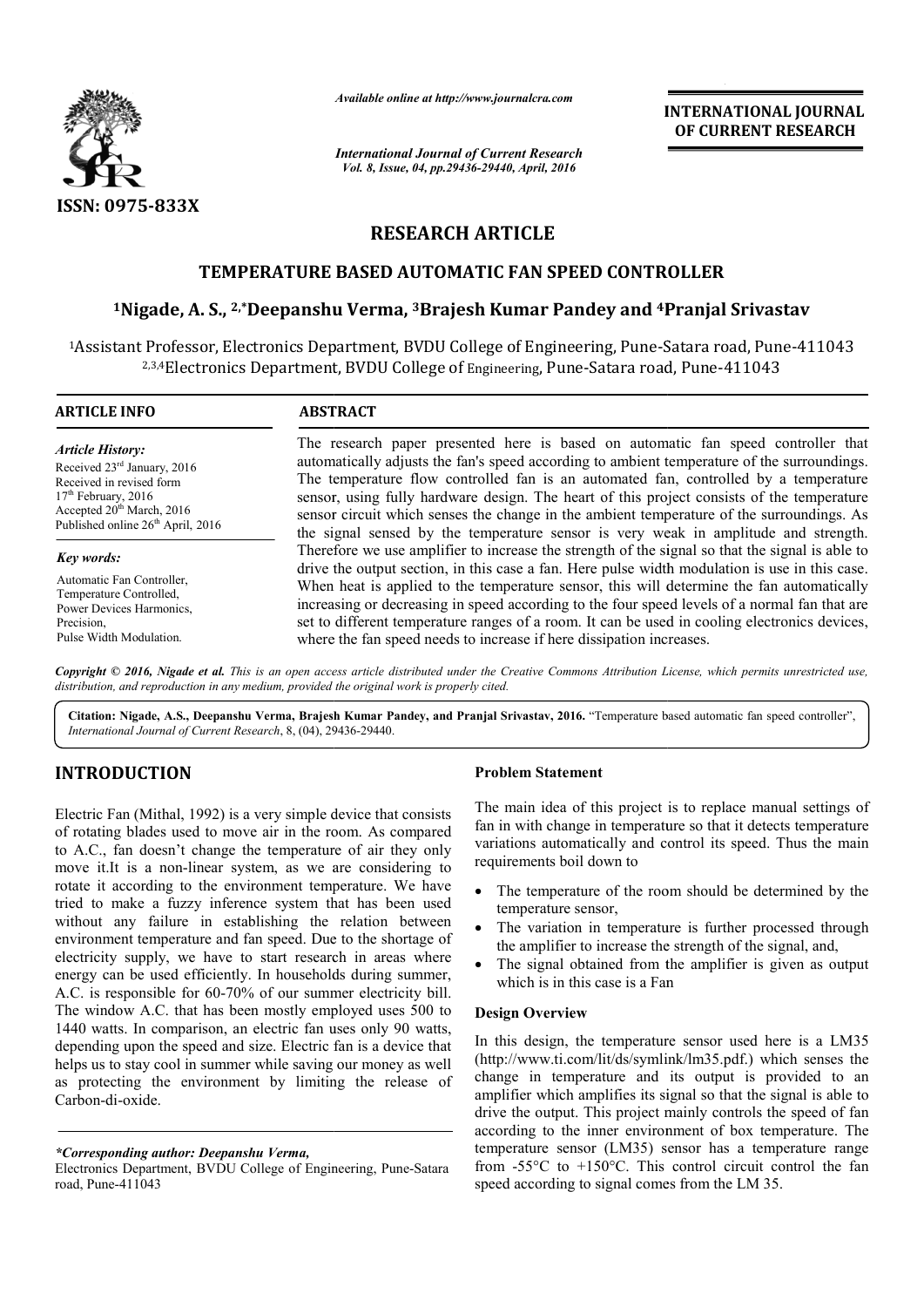

**Fig. 1. Schematic Diagram**

#### **Temperature Sensor Block**

The temperature sensor used here is a LM35. The output voltage of LM 35 varies in liner proportion with the change in temperature.

### **Amplifier Block**

The signal obtained from the temperature sensor is very weak .Thus in order to drive the output circuitry we need to amplify the strength of the signal. The amplifier block consists of an LM358 which is used for amplification purpose thus driving the output section.

### **MCT2E Optocoupler**

The MCT2E series of optocoupler devices each consist of gallium arsenide infrared LED and a silicon NPN phototransistor. They are packaged in a 6-pin DIP package and available in wide-lead spacing.

#### **NE 555 Timer**

These devices are capable of producing accurate time delays or oscillation. These devices are also called as precision timing circuits. When the amplified signal is obtained from the amplifier block, the signal strength is increased. This amplified voltage is then applied to control voltage pin 5 of NE 555 Timer, which is wired as a monostable multivibrator. These levels can be altered by use of the control-voltage terminal. When the trigger input falls below the trigger level, the flipflop is set, and the output goes high.

### **MOC 3061 Zero Cross Optocoupler**

The trigger pulses for the monostable multivibrator are produced through IC3. Opto-coupler IC3 is wired as a zerocrossing detector. As a result, a pulse-width-modulated waveform can be obtained in the output of the monostable multivibrator.

### **1N4007 Rectifier Diode**

The 1N4001 series is a popular 1.0A (ampere) general purpose silicon rectifier diodes commonly used in various AC household appliances. The blocking voltage varies from 50 to 1000 volts. These are fairly low-speed rectifier diodes, being inefficient for square waves of more than 15 kHz.

### **2-Pin Connector**

The 2-Pin Connector act as an interface between the transformer and the circuit. It connects the transformer to the hardware circuit.

### **230V to 12V AC Transformer**

A transformer (Theraja and Theraja, 2005; Malvino and Bates, 2006) is an electrical device that transfers electrical energy between two or more circuits through electromagnetic induction. This transformer acts as a primary source to the circuit and thus providing the power to the circuit to work.

#### **Triac Block**

BT136 TRIAC (www.nxp.com/documents/data\_sheet/ BT136 SERIES.pdf) (Triode for AC) is the semiconductor device widely used in power control and switching applications. The firing pulses for TRIAC1 are produced by a monostable multivibrator. The width of these firing pulses varies in accordance with the output voltage of temperature sensor LM35.

#### **Output Block**

The output block consists of an AC Fan. Depending on the change in temperature detected by the temperature sensor LM35, the fan will change its speed linearly. If the temperature sensed is above a predefined level the speed of the fan will increase or lese the fan will be working in its normal speed.

### **Working**

A single-side PCB for the fan speed controller is shown in actual size in Fig -1 and its component layout in Fig -2.After assembling the circuit on the recommended PCB and enclosing it in the suitable case, you can calibrate the system as per your requirements, using VR1.Change VR1 so that, at room temperature, you get the normal speed.



**Fig. 2. Component Layout**

As the temperature increases, the speed increases beyond the speed set at room temperature. To test if the circuit is functioning properly, check the input power supply at TP1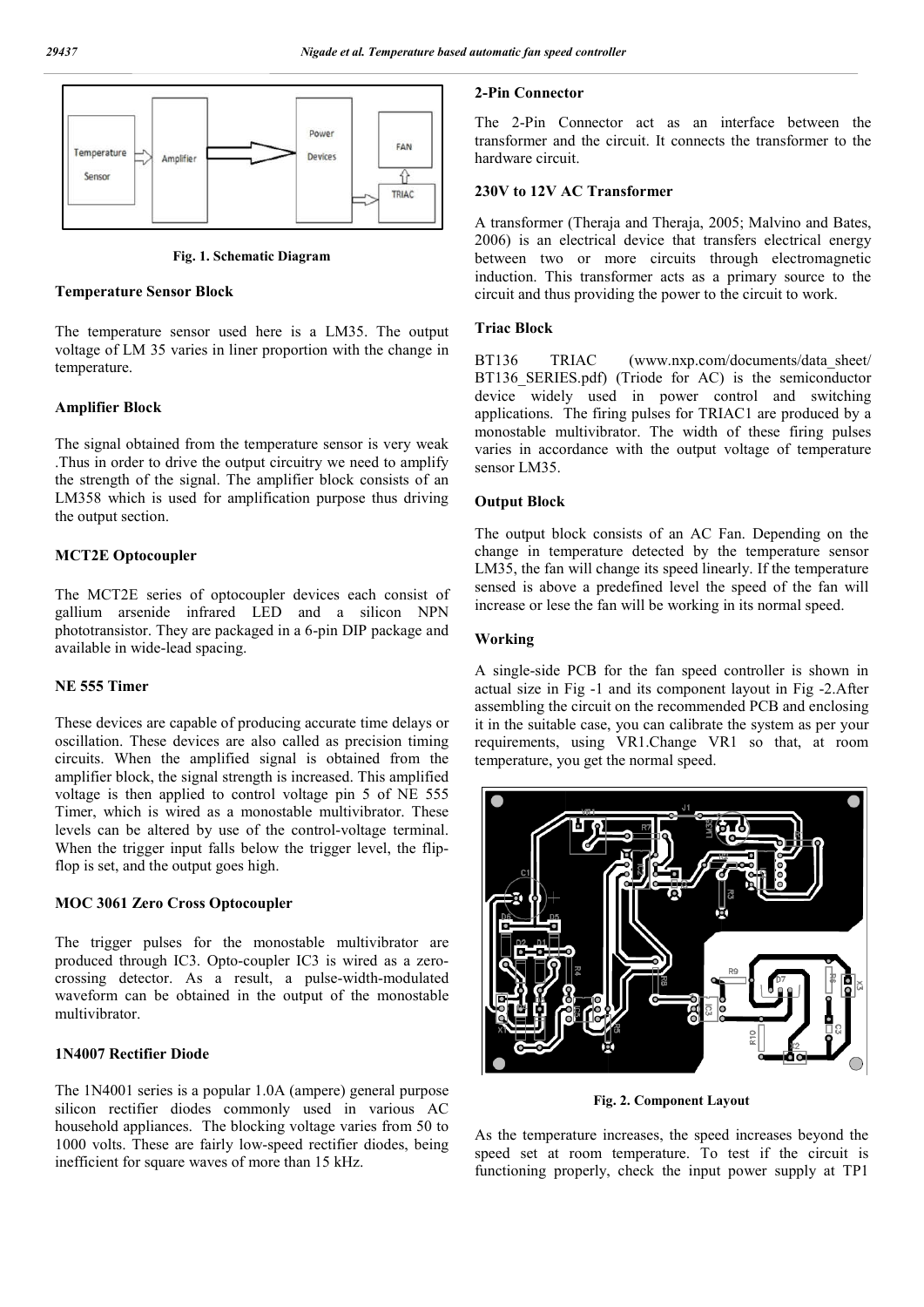with respect to TP0.Trigger pulses for NE555 timer can be observed at TP2 using an oscilloscope. Also verify the pulse width modulated output of NE555 timer at TP3. The amplified output of temperature sensor LM35 can be checked at TP4.



**Fig. 3. Power Supply**



**Fig. 4. Circuit Diagram**



**Fig. 5. Main Circuit**

 The circuit is built around temperature sensor LM35 (IC1), operational amplifier LM358 (IC2), and opto-coupler MCT2E (IC3), timer NE555 (IC4), zero cross photo-triac driver opto-coupler MOC3061 (IC5) and triac BT136 driver opto-coupler MOC3061 (IC5) and triac BT136<br>(TRIAC1), along with some other easily available components.



**Fig. 6. Overall Circuit Demonstration Circuit Demonstration**

- Temperature sensor IC1 senses changes in temperature and its output voltage varies linearly with the variation in temperature. The output voltage of IC1 is amplified using operational amplifier IC2. This amplified voltage is then applied to control voltage pin 5 of IC4, which is wired as a monostable multivibrator. neture sensor IC1 senses changes in temperature and output voltage varies linearly with the variation in perature. The output voltage of IC1 is amplified using rational amplifier IC2. This amplified voltage is then lied to
- The control voltage adjusts the threshold and triggering levels of timer IC4 and hence, there are changes in the pulse width of the output waveform corresponding to the voltage level at pin 5 of IC4. The trigger pulses for the monostable multivibrator are produced through IC3. Opto coupler IC3 is wired as a zero-crossing detector. As a result, a pulse-width-modulated waveform can be obtained in the output of the monostable multivibrator.
- The output pulses of IC4 at pin 3 are applied to anode pin 1 in the output of the monostable multivibrator.<br>The output pulses of IC4 at pin 3 are applied to anode pin 1<br>of IC5, which is an optically isolated triac driver with zerocrossing detection.
- The zero-crossing facility in the triac driver ensures that the firing pulses are applied at exact zero crossing of the AC waveform.
- TRIAC1 is one of the most vital component of this circuit; it used to control the speed of the fan by adjusting the RMS value of the AC voltage across the fan.
- The firing pulses for TRIAC1 are produced by a monostable multivibrator. The width of these firing pulses varies in accordance with the output voltage of temperature sensor IC1. At a higher temperature, the width of the firing pulses will be more and hence, the RMS value of the AC voltage will increase. As a result, the fan will rotate at a higher speed. TRIAC1 is connected with a snubber circuit built around resistor R6 and capacitor C3, to protect it from high-voltage transients. firing pulses are applied at exact zero crossing of the  $\mu$ <br>waveform.<br>TRIAC1 is one of the most vital component of this circu<br>it used to control the speed of the fan by adjusting the RN<br>value of the AC voltage across the voltage will increase. As a result, the fan will rotate<br>higher speed. TRIAC1 is connected with a snubber ci<br>built around resistor R6 and capacitor C3, to protect it<br>high-voltage transients.<br>**rformance Analysis**<br>is design h

#### **Performance Analysis**

This design has been applied to an AC fan which acts as a load to the circuit. The following observations were observed when the demonstration of the circuit was done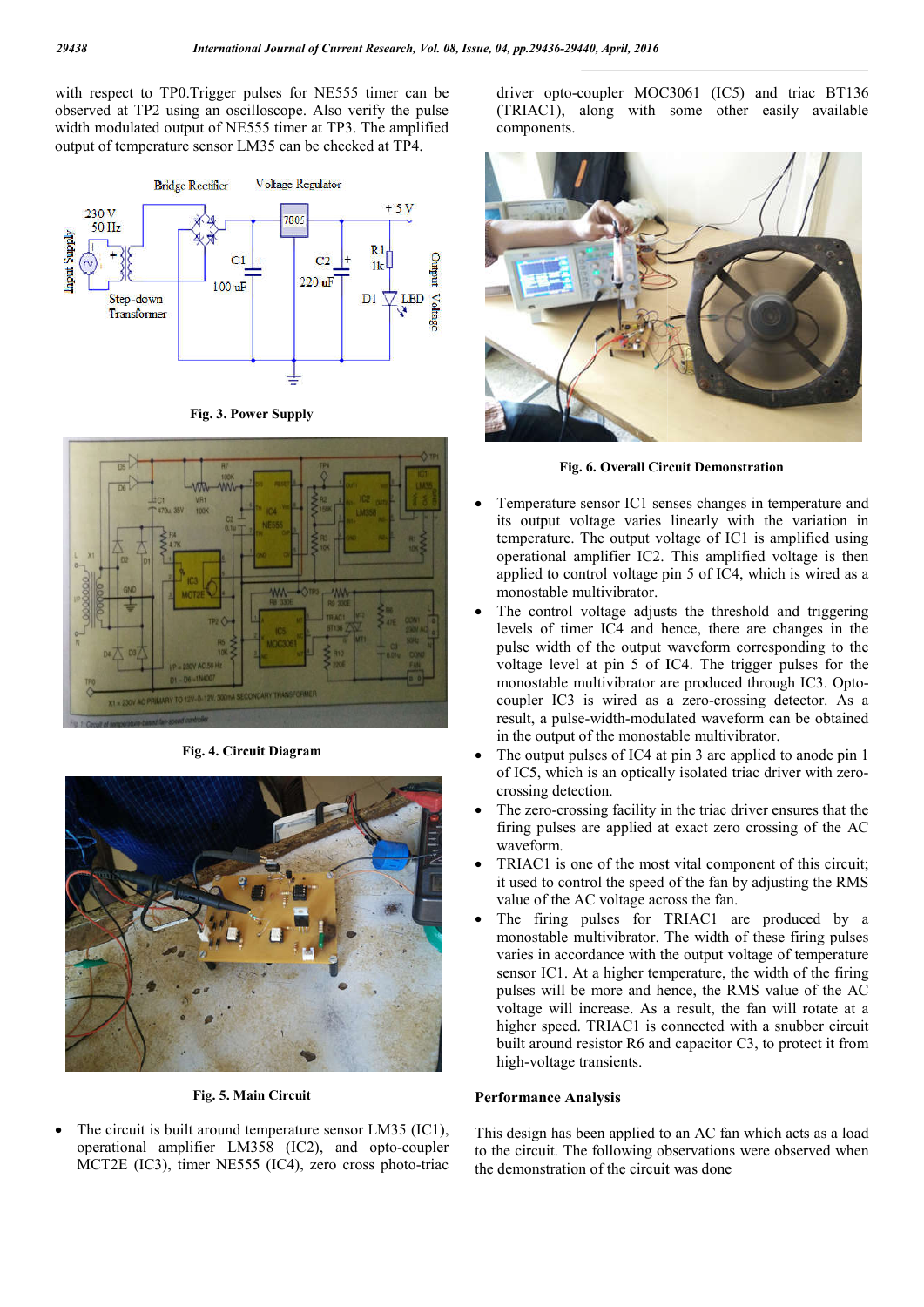- The speed of the Fan is SLOW when the temperature of the room is NORMAL.
- When there is an increase in the ambient temperature, the temperature sensor LM35 senses it. Based on pulse with modulation which can be observed at the output of NE555 timer, the speed of the Fan increases linearly.
- When temperature of the room falls below the pre-defined ambient temperature, the fan returns to its normal speed.
- During demonstration we have obtained the output based on the speed variation of the fan and also on the digital storage oscilloscope (DSO) based on duty cycle. nt temperature, the<br>g demonstration we<br>speed variation of<br>e oscilloscope (DSC<br>nedium speed is a<br>ycle and very fast
- The medium speed is attained when there is 50 percent duty cycle and very fast corresponds to 100 percent duty cycle. The variation of the duty cycle with temperature (in Celsius) is shown in the Fig 10. The fan is at very high speed when the duty cycle is 100 percent. The practical demonstration images are as follows.



**Fig. 7. Fan Speed is LOW and the Duty Cycle is 10%**



**Fig. 8. Fan Speed is MEDIUM and the Duty Cycle is 50%**



**Fig. 9. Fan Speed is HIGH and the Duty Cycle is 100%**



**Fig. 10. Temperature (in C) vs. Duty Cycle**



**Fig. 11. Speed vs. Temperature Curve**